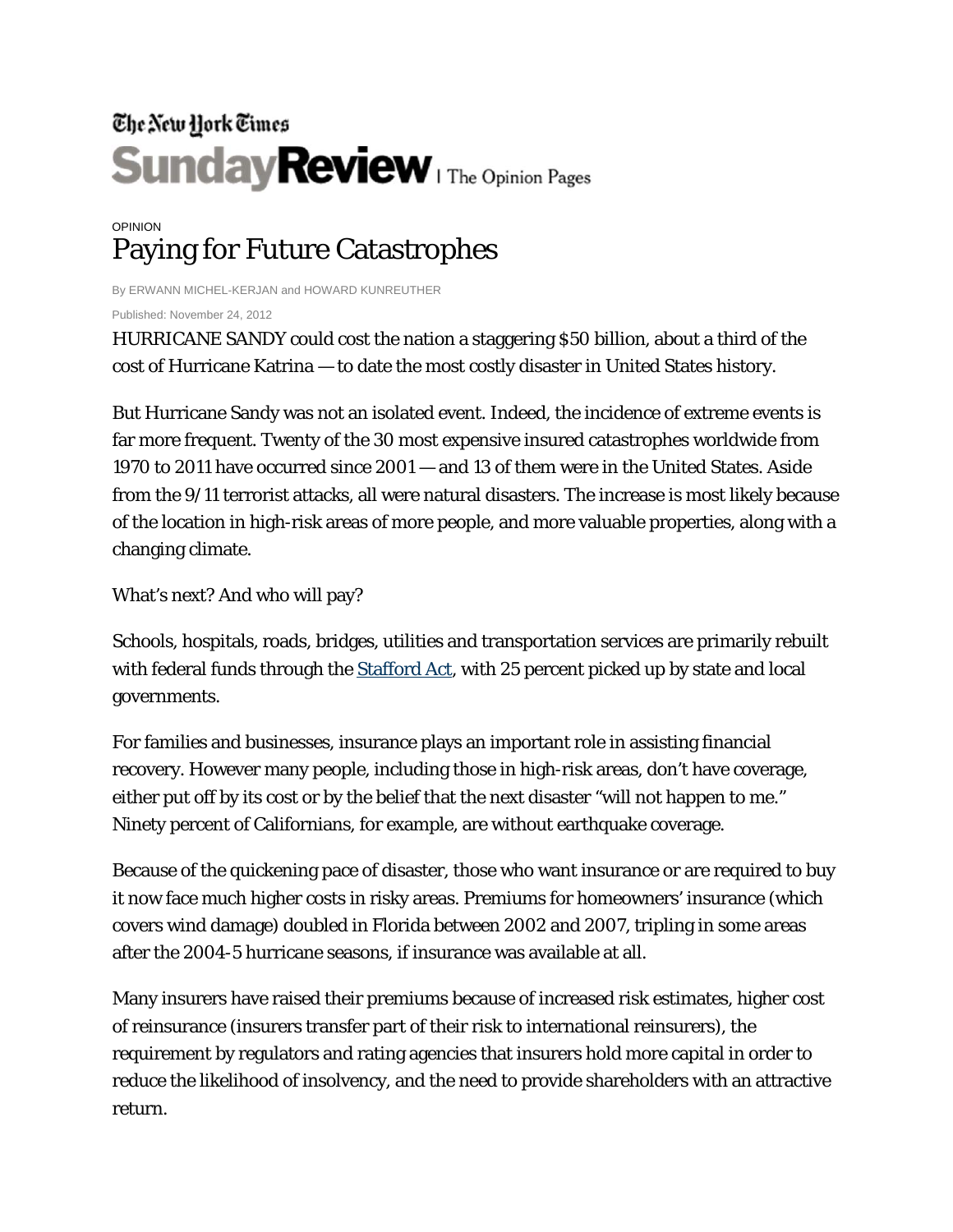In response to this insurance crisis, several states developed state-run wind insurance pools intended to serve as insurers of last resort. These institutions typically offer hurricane coverage for residences in high-risk areas at a much lower premium than coverage provided by the private market. Today, the largest wind pool, Citizens, covers nearly \$500 billion of assets and has the biggest market share of all homeowner insurers in Florida.

Alabama, Louisiana, Mississippi, North Carolina, South Carolina and Texas also have such wind pools, although they're much smaller.

These hybrid mechanisms are obviously popular: homeowners pay less than if they purchased private insurance, builders have an easier time selling properties in hazard-prone areas since insurance premiums are kept artificially low, and elected officials look good, having "solved" the problem.

The untold story, however, is that all insurance policyholders in the state will be forced to pay if the pool does not have enough funding to honor its claims, which is most likely when the next large-scale disaster hits.

Those who live in nonrisky areas are subsidizing the choices of others. Take residential flood insurance. Most insurers refuse to cover the risk, so the National Flood Insurance Program, run by the Federal Emergency Management Agency, was established in 1968 with subsidized rates for those then living in flood-prone areas.

Today, the program covers 5.6 million policyholders, who are paying an average of \$55 per month. About one million of them are still getting flood insurance for less than half price because the house was built before the flood hazard maps were established.

So it is unsurprising that the program had to borrow \$18 billion from the United States Treasury to pay for its claims after the historic 2005 and 2008 hurricane seasons, an amount it has yet to pay back. It will have to borrow even more after Hurricane Sandy.

But even with a subsidized premium, many people drop coverage. (Banks might require it, but apparently if they do, they are not always enforcing that provision.) Our research shows that half of all policyholders cancel their flood coverage after only three or four years. Why? Because they paid premiums without getting anything in return and are likely to think "Bad investment!" But insurance is a safety net, not a bet.

Uninsured disaster victims have to rely on family, friends or donations; apply for limited federal individual assistance grants; or take on low-interest disaster loans, if they qualify.